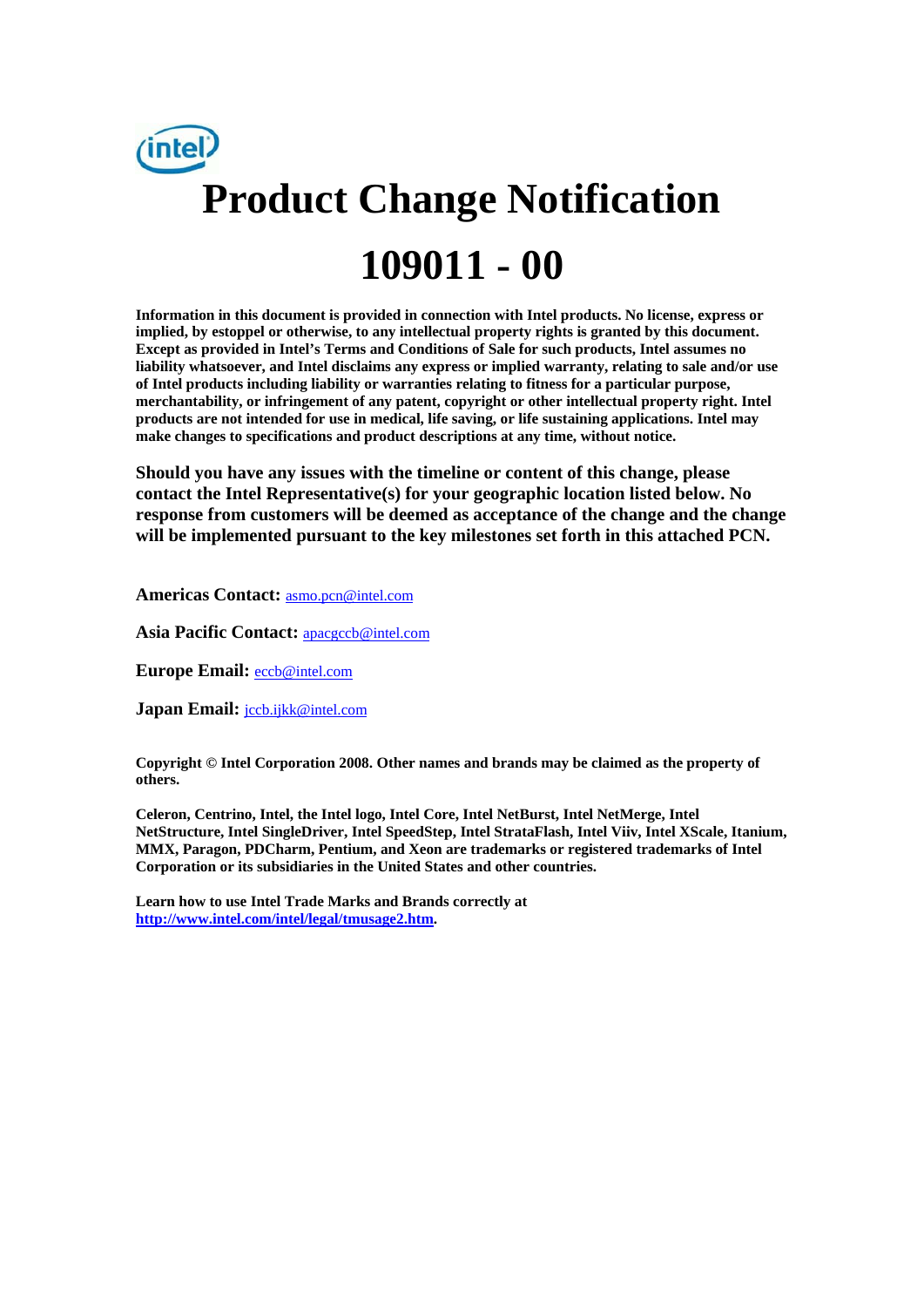

# **Product Change Notification**

**Change Notification #: 109011 - 00** 

**Change Title: SR2500, SR2500NA, SR2500ALLXR, SR2500ALLXRNA, SR2500ALLX02, SR2500ALBRPR, SR2500ALBRPRNA, SR2500ALOEMR, SR2500ALOEMRNA, FSR2500PKG, PCN 109011-00, Product Design, Reduce packaging size**

**Date of Publication: November 17, 2008**

**Key Characteristics of the Change:**

Product Design

#### **Forecasted Key Milestones:**

**Date Customer Must be Ready to Receive Post-Conversion Material:** Dec 19, 2008

## **Description of Change to the Customer:**

optimize packaging size

### **Customer Impact of Change and Recommended Action:**

Intel anticaptes no significant impact to customers.

#### **Products Affected / Intel Ordering Codes:**

| <b>Pre Change</b><br><b>Product Code</b> | <b>Pre Change</b><br>MM# | <b>Pre Change</b><br>TA | <b>Post Change</b><br><b>Product Code</b> | <b>Post Change</b><br>MM# | <b>Post Change</b><br>TA |
|------------------------------------------|--------------------------|-------------------------|-------------------------------------------|---------------------------|--------------------------|
| SR2500 881105                            | 881105                   | <b>TBD</b>              | SR2500                                    | 881105                    | <b>TBD</b>               |
| SR2500ALBRPR<br>891964                   | 891964                   | <b>TBD</b>              | SR2500ALBRPR                              | 891964                    | <b>TBD</b>               |
| SR <sub>2500</sub> ALLXR<br>891965       | 891965                   | <b>TBD</b>              | SR2500ALLXR                               | 891965                    | <b>TBD</b>               |
| SR2500ALOEMR 896082<br>896082            |                          | <b>TBD</b>              | SR2500ALOEMR                              | 896082                    | <b>TBD</b>               |
| SR2500ALLXR02 898936<br>898936           |                          | <b>TBD</b>              | SR2500ALLXR02 898936                      |                           | <b>TBD</b>               |
| FSR2500PKG<br>881106                     | 881106                   | 43785-002               | <b>SR2500PKG</b>                          | 881106                    | 43785-003                |

| <b>Pre Conversion</b>    | Pre Conversion |
|--------------------------|----------------|
| <b>Product Code</b>      | MM#            |
| <b>FSR2500PKG 881106</b> | 881106         |